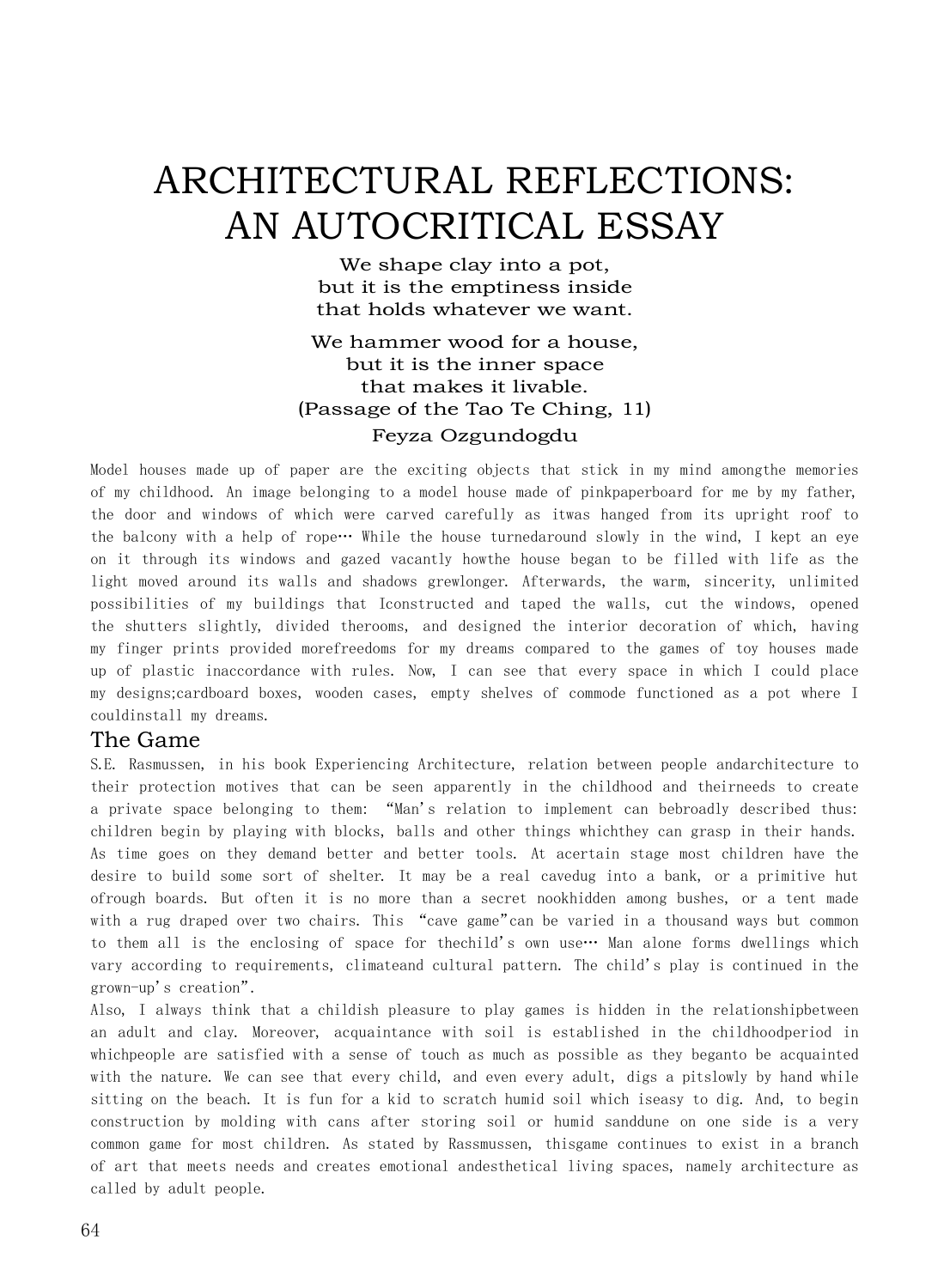

Architectures made of clay

Left:Adobe architecture.Part of reconstructed city Right: Adobe architecture. Draa Valley, Morocco wall of Hattusha,Turkey. (Dated at 16.century B.C.)

When I think about the beginning of my relation with ceramic, I remember that I haverealized the fact that this forming style is not other than a construction of wall, regardless offunction, special meaning, color or decoration of the design. For the phrase 'ceramic is an artof creating volume' that I have heard from my instructors during my workshop education inthe school to gain a meaning occurred only after I started to create works having architecturaleffects. However, even a construction constructed with welding for metallic materials, castedfrom polyester, carved from marble or wood has a volume, and therefore what differentiatesceramic is only its raw material, soil. If it is due to technical reasons for the clay to be fired tohave a certain thickness, does 'this wall construction' compared to other materials makeceramic art a technique having processes which is more difficult and needs rigor? The periodhaving many question marks in which I get acquainted and live with the ceramic art gain adifferent speed with gaining a meaning of the emptiness created by a pot form.



Example pieces of the wooden architecture serie Earthenware clay, handbuilt, 2000.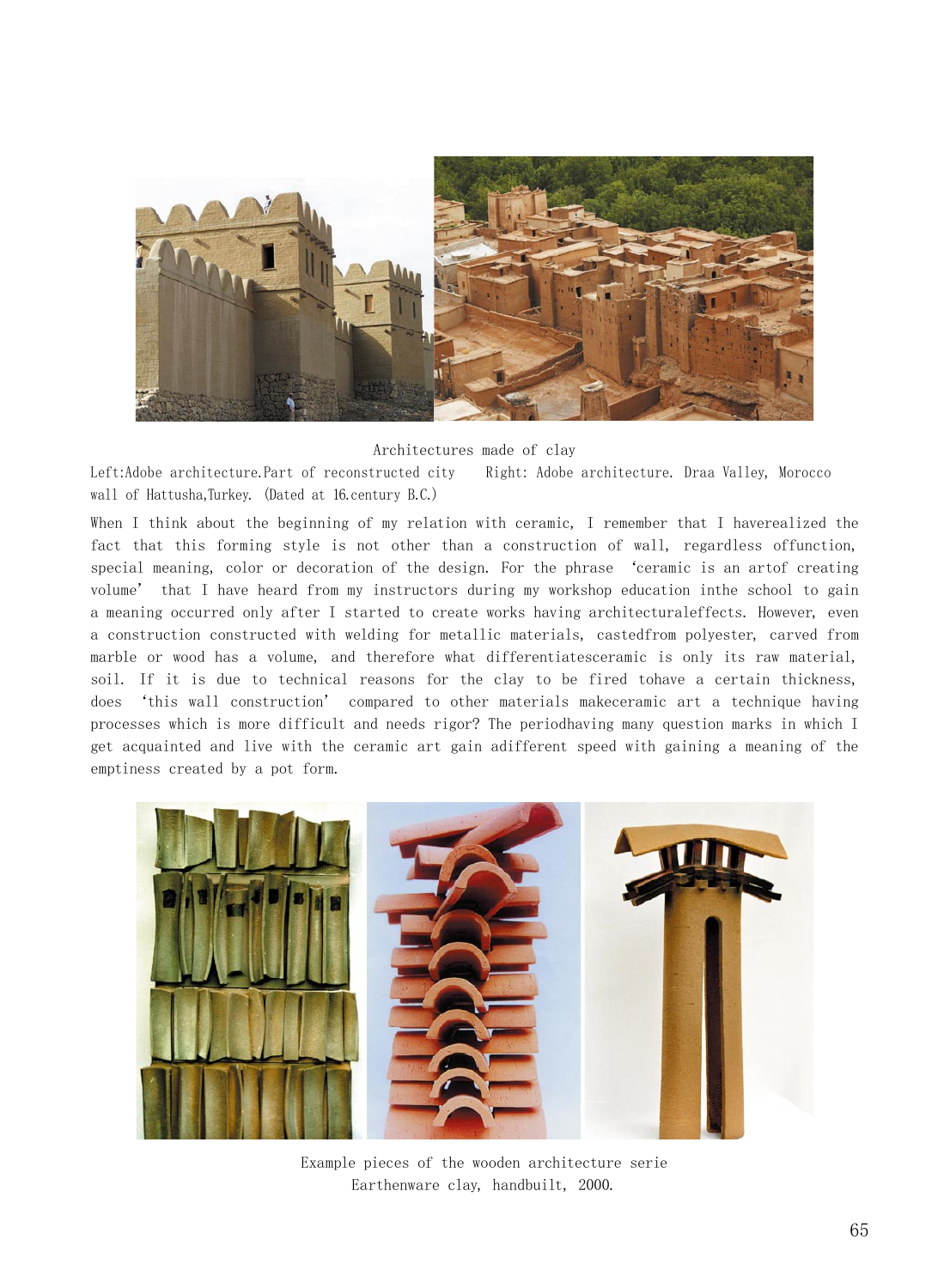## Architectural images

Considering local architectural qualifications which have been still preserved by theregions of Turkey having different climate conditions, there are examples for which wood;stone and adobe are used masterly. During my university years, I had many chances to seeexamples of traditional wooden architecture of Northern Anatolia, and then this let meexamine these construction systems with an artistic understanding and interpret it withceramic materials for my master thesis. The search on wooden architecture has turned out tobe a main exercise for me in my route that I have tried to catch in order to interpretarchitectural language with an understanding of ceramic.



Architecture of Cappadocia (Nevsehir, Turkey)

The effects reflected mostly to my ceramic works in the following years belong to thearchitectural structure of Cappadocia area thanks to my regular visits to Avanos which is aceramist town. This area which has experienced a geological structure and processes whichcannot be found anywhere hasa unique outlook. And, it is so exciting for the people who visitthis area for the first time to see this structure. This architectural image together withgeographical view that may become ordinary after a while for the people living here orvisiting here frequently hides many compositions for me which are always open fordiscovery.



"Avanos" Slipcasted earthenware clay, 2007.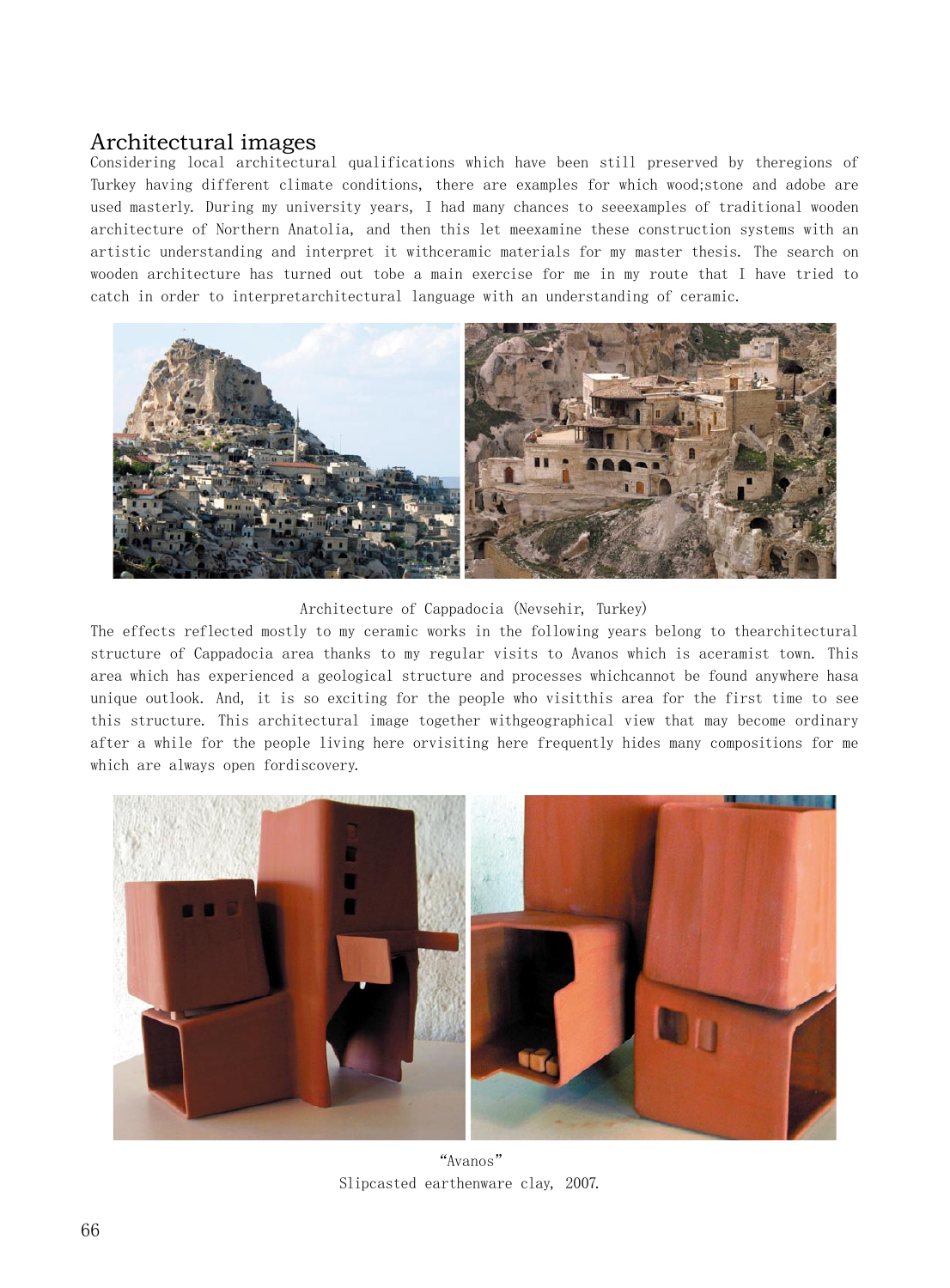Lynch has written about looking at the town in the introduction of his book 'the Imageof the City' as follows: "Looking at cities can give a special pleasure, however commonplacesight may be. Like a piece of architecture, the city is a construction in space, but one of vastscale, a thing perceived only in the course of long spans of time…At every instant there ismore than the eye can see, more than the ear can hear, a setting or a view waiting to beexplored " (p.1). The general pattern of Cappodocia area forming a mosaic along the hillsidewhich is carved into the natural rocks of the region that can be easily worked up, the frontsides of which are constructed by block stones, and which is seen as if they are meshed whenlooking from the outside… This pattern is a collage in which the terrace of a house issometimes formed by the roof of another house, resembling a puzzle from a distance, and amaze with its complex and linked connections when it is seen from the inner side. For me, thisimage has been a pool of visual materials by which I can form my own collage by choosingthe window, door, part of wall and a section that I want.



"Avanos 2" Handbuilt earthenware clay, 2007.